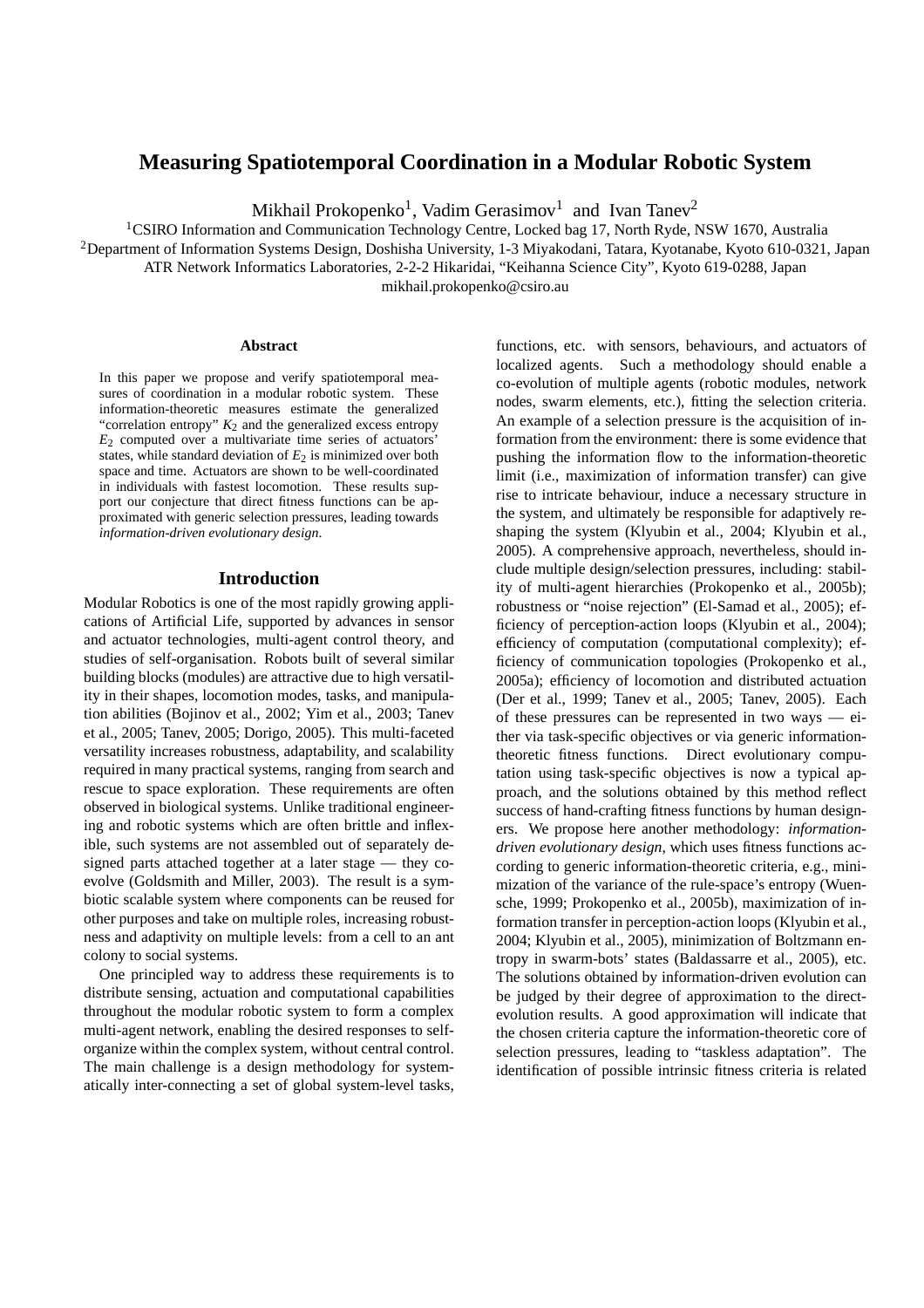to the work of Der *et al.* on self-organization of agent behaviors from domain-invariant principles, e.g., homeokinesis (Der et al., 1999).

This paper models one specific step towards a comprehensive approach to information-driven evolutionary design: information-theoretic measures of coordination in a modular robotic system. In order to study such measures in a transparent way, without obscuring it with other aspects such as sensing, computation, etc., we select a sufficiently simple system: a modular limbless, wheelless snake-like robot (Snakebot) (Tanev et al., 2005; Tanev, 2005) without sensors. The only design goal of Snakebot's evolution, reported by Tanev and his colleagues (Tanev et al., 2005; Tanev, 2005), is fastest locomotion. Our immediate goal is information-theoretic approximation of this direct evolution. Specifically, we construct measures of spatiotemporal coordination of distributed actuators used by a Snakebot in locomotion. The measures are based on the generalized "correlation entropy" *K*<sup>2</sup> (a lower bound of Kolmogorov-Sinai entropy) and its excess entropy  $E_2$  computed over a multivariate time series of actuators' states. Studying entropy dynamics of over space and time allows us to identify Snakebots with most coordinated actuators. Our experiments confirmed that maximal coordination (measured informationtheoretically) is achieved synchronously with fastest locomotion (a direct measure).

The following Section briefly reviews some relevant background results in modular robotics. Section describes the Snakebot and the proposed measures, followed by experimental set-up and evolution-tracing results (Section ), and conclusions (Section ).

## **Background and Motivation**

Several control algorithms for metamorphic robotic systems capable of spatial reconfiguration, exemplifying the use of emergent behaviour, are described by Bojinov *et al.* (Bojinov et al., 2002): the multi-agent control achieves suitable reconfiguration as a "side-effect" of creating a structure with the properties (structural, morphological, etc.) required for a global task. Their agents (modules) have limited computational capabilities, communicating only with immediate neighbors, and using local rules to produce adequate multiagent control algorithms. Dorigo (Dorigo, 2005) describes an experiment in swarm robotics (SWARM-BOT) which also complements standard self-reconfigurability with taskdependent cooperation. Small autonomous mobile robots (sbots) physically aggregate into specific shapes enabling the collective structure (a swarm-bot) to perform specific functions beyond capabilities of a single module. The swarmbot forms as a result of self-organization "rather than via a global template and is expected to move as a whole and reconfigure along the way when needed" (Dorigo, 2005). One basic ability of a swarm-bot, immediately relevant to our research, is *coordinated motion* emerging when the constituent independently-controlled modules coordinate their actions in choosing a common direction of motion. *Locomotion* is an essential skill in biological organisms, typically defined (e.g., Wikipedia) as "self-powered, patterned motion of limbs or other anatomical parts by which an individual customarily moves itself from place to place". Our focus, motivated by studies of coordination in a modular robotic system, is on how much locomotion can indeed be "patterned" in an aggregated structure.

Regardless of an environment (aquatic, terrestrial or aerial), locomotion is achieved by applying forces generated by the rhythmic contraction of muscles attached to limbs, wings, fins, etc. It was observed that typically, a locomotory gait is efficient when all the involved muscles contract and extend with the same frequency and different phases (Bourquin, 2005). For example, Yim *et al.* (Yim et al., 2003) investigated a snake-like (serpentine) sinusoid gait, where forward motion is essentially achieved by propagating a waveform travelling down the length of the chain. Tanev and his colleagues (Tanev et al., 2005; Tanev, 2005) demonstrated emergence of side-winding locomotion (defined as locomotion predominantly perpendicular to the long axis of a snake-like modular robot, described in the next section), providing superior speed characteristics for considered morphology as well as adaptability to challenging terrain environments and partial damage.

Ijspeert *et al.* (Ijspeert et al., 2005) systematically studied salamander locomotion for a number of gaits. The swimming is based on "axial undulations in which rostrocaudal waves with a piece-wise constant wavelength are propagated along the whole body with limbs folded backwards". On ground, the salamander uses the stepping gait, with the body making S-shaped standing waves with nodes at the girdles, while the limbs are coordinated with the bending of the body to increase the stride length. Sometimes, for instance when trying to rapidly escape in grass, the salamander uses crawling (a serpentine gait with limbs folded against the body) as a third locomotion mode. Ijspeert *et al.* considered a number of scenarios where oscillations in a multi-segment chain, starting from random initial states, rapidly evolve to travelling or/and standing waves. This work related salamander locomotion to coordinated patterns of rhythmic neural activity, concluding that "from a dynamical systems point of view, locomotion becomes the limit cycle behavior of the controller-body-environment system" (Ijspeert et al., 2005). This is particularly interesting in a multi-agent dynamical system such as a modular robot, where locomotion is a result of modules' self-organisation. Is it then possible to capture the relation between locomotion and rhythmic inter-modular coordination via spatiotemporal measures?

Before presenting our approach to this question, we note a related investigation of Baldassarre *et al.* (Baldassarre et al., 2005), who characterized coordinated motion in a swarm collective as a self-organized activity, and measured the in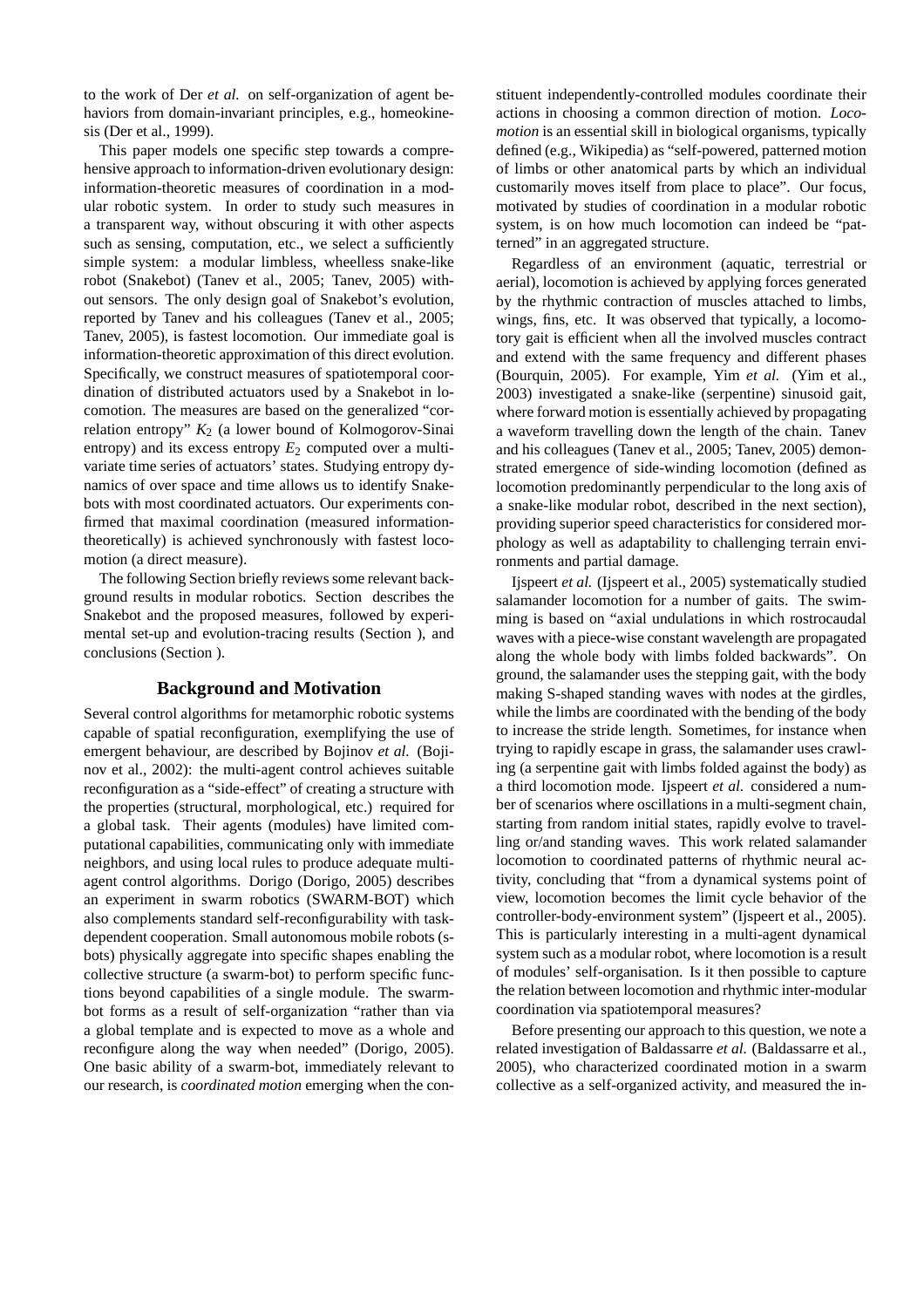creasing organization of the group on the basis of Boltzmann entropy. This study had the goal of clearly identifying and quantitatively describing the specific self-organizing mechanisms operating within modular robotic systems such as swarms. In particular, the emergent *common direction* of motion, with the chassis orientations of the robots spatially aligned, allows the group to achieve high coordination. Baldassarre *et al.* proposed a method to capture this spatial alignment via Boltzmann entropy — by dividing the state space of the elements of the system (modules) into cells (e.g., cells of 45° each, corresponding to chassis orientations), measuring the number of elements in each cell for a given macrostate *m*, computing the number  $w_m$  of microstates that compose *m*, and calculating Boltzmann entropy of the macrostate as  $E_m = k \ln[w_m]$ , where *k* is a scaling constant. This constant is set to the inverse of the maximum entropy which is equal to the entropy of the macrostate where the all elements are equally distributed over the cells. The results indicate that, "independently of the size of the group, the disorganization of the group initially decreases with an increasing rate, then tends to decrease with a decreasing rate, and finally reaches a null value when all the robots have the same orientation" (Baldassarre et al., 2005).

In this work, we attempt to advance from a purely spatial characterization (such as Boltzmann entropy of a macrostate distributing chassis orientations over the cells) to a spatiotemporal measure. The entropy measure proposed in our work is intended to capture not only spatial alignment of different modules, but account also for temporal dependencies among them, such as travelling or standing waves in multisegment chains observed by Ijspeert *et al.*. Since we intend to use this measure in the information-driven evolution as a (partial) fitness function, it should ideally inter-relate spatial and temporal components.

### **Spatiotemporal Coordination of Actuators**

Snakebot is simulated as a set of identical spherical morphological segments ("vertebrae"), linked together via universal joints. All joints feature identical (finite) angle limits, and each joint has two attached actuators ("muscles"). In the initial, standstill, position of Snakebot the rotation axes of the actuators are oriented vertically (vertical actuator) and horizontally (horizontal actuator). These actuators perform rotation of the joint in the horizontal and vertical planes respectively. No anisotropic (directional) friction between the morphological segments and the surface is considered. Open Dynamics Engine (ODE) was chosen to provide a realistic simulation of the mechanics in applying forces to the segments of Snakebot. Given this representation, the task of designing the fastest Snakebot locomotion can be rephrased as developing temporal patterns of desired turning angles of horizontal and vertical actuators for each joint, maximizing the overall speed. Previous experiments of evolvable locomotion gaits with fitness measured as ei-



Figure 1: The dark trailing circles show the trajectory of the Snakebot's center of mass.

ther velocity in any direction or velocity in forward direction (Tanev et al., 2005) indicated that side-winding locomotion — locomotion predominantly perpendicular to the long axis of Snakebot (Figure 1) — provides superior speed characteristics for the considered morphology of Snakebot (inspired by the efficient side-winding locomotion of the rattlesnake Crotalus cerastes). The actuators states (horizontal and vertical turning angles) are constrained by the interactions between segments and the terrain. It is precisely the *actual turning angles* that provide an underlying time series for our information-theoretic analysis: horizontal turning angles  ${x<sup>i</sup><sub>t</sub>}$  and vertical turning angles  ${y<sup>i</sup><sub>t</sub>}$  at time *t*, where *i* is the actuator index, *S* is the number of joints,  $1 \le i \le S$ , and *T* is the considered time interval,  $1 \le t \le T$ . Since we deal with actual rather than ideal turning angles, the underlying dynamics in the phase-space may include both periodic and chaotic orbits.

We intend to estimate "irregularity" for each of the multivariate time series  $\{x_t^i\}$  and  $\{y_t^i\}$ . Each of these time series, henceforth denoted for generality  $\{v_t^i\}$ , contains both spatial and temporal patterns, and minimizing the irregularity over both space and time dimensions should ideally uncover the extent of spatiotemporal coordination among actuator states.

For any given actuator *i*, a simple characterisation of the "regularity" of the time series  $\{v_t\}$  is provided by the autocorrelation function. However, the auto-correlation is limited to measuring only linear dependencies. We consider instead a more general approach. One classical measure is the Kolmogorov-Sinai (KS) entropy, also known as metric entropy (Kolmogorov, 1959): it is a measure for the rate at which information about the state of the system is lost in the course of time. In other words, it is an entropy per unit time, an entropy rate or entropy density. Suppose that the *d*−dimensional phase space is partitioned into boxes of size  $r^d$ . Let  $P_{i_0...i_{d-1}}$  be the joint probability that a trajectory is in box *i*<sub>0</sub> at time 0, in box *i*<sub>1</sub> at time  $\Delta t$ , ..., and in box *i*<sub>*d*−1</sub> at time  $(d-1)\Delta t$ , where  $\Delta t$  is the time interval between measurements on the state of the system (in our case, we may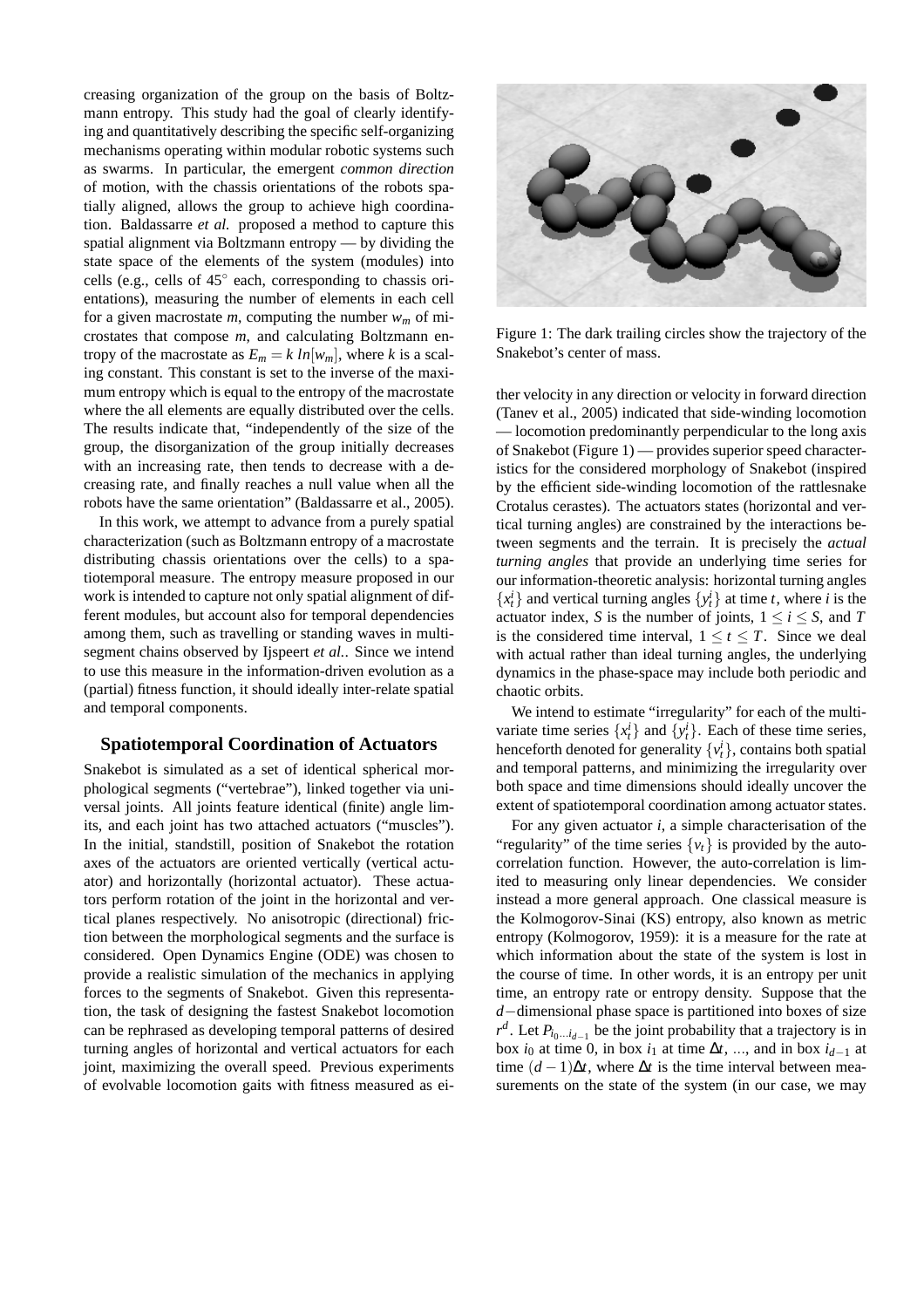assume  $\Delta t = 1$ , and omit the limit  $\Delta t \rightarrow 0$  in the following definitions). The KS entropy is defined by

$$
K = -\lim_{r \to 0} \lim_{d \to \infty} \frac{1}{d\Delta t} \sum_{i_0 \dots i_{d-1}} P_{i_0 \dots i_{d-1}} \ln P_{i_0 \dots i_{d-1}} , \qquad (1)
$$

and more precisely, as a supremum of *K* on all possible partitions. This definition has been generalized to the order-*q* Rényi entropies  $K_q$  (Rényi, 1970):

$$
K_q = -\lim_{\Delta t \to 0} \lim_{r \to 0} \lim_{d \to \infty} \frac{1}{d\Delta t (q-1)} \ln \sum_{i_0 \dots i_{d-1}} P^q_{i_0 \dots i_{d-1}} . \tag{2}
$$

It is well-known that  $K = 0$  in an ordered system, K is infinite in a random system, and  $K$  is a positive constant in a deterministic chaotic system. Grassberger and Procaccia (Grassberger and Procaccia, 1983) considered the "correlation entropy"  $K_2$  in particular, and capitalized on the fact  $K \geq K_2$  in establishing a sufficient condition for chaos  $K_2 > 0$ . For a univariate time series  $\{v_t\}$  (the actuator *i* is given), Grassberger and Procaccia algorithm estimates the entropy rate  $K_2$  as follows:

$$
K_2 = \lim_{r \to 0} \lim_{d \to \infty} \lim_{T \to \infty} \ln \frac{C_d(T, r)}{C_{d+1}(T, r)},
$$
\n(3)

where  $C_d(r)$  is the correlation integral:

$$
C_d(T,r) = \frac{1}{(T-1)T} \sum_{l=1}^{T} \sum_{j=1}^{T} \Theta(r - ||\vec{V}_l - \vec{V}_j||).
$$
 (4)

Here  $\Theta$  is the Heaviside function (equal to 0 for negative argument and 1 otherwise), and the vectors  $\vec{V}_l$  and  $\vec{V}_j$ contain elements of the observed time series  $\{v(t)\}\$ , "converting" or "reconstructing" the dynamical information in one-dimensional data to information in the *d*-dimensional embedding space:  $\vec{V}_k = (v_k, v_{k+1}, v_{k+2}, \ldots, v_{k+d-1})$  (Takens, 1981). The norm  $\|\vec{V}_l - \vec{V}_l\|$  is the distance between the vectors in the *d*-dimensional space, e.g., the maximum norm:

$$
\|\vec{V}_l - \vec{V}_j\| = \max_{\tau=0}^{d-1} (v_{l+\tau} - v_{j+\tau})
$$
 (5)

Put simply,  $C_d(r)$  computes the fraction of pairs of vectors in the *d*-dimensional embedding space that are separated by a distance less than or equal to *r*. In order to eliminate auto-correlation effects, the vectors in Equation (4) should be chosen to satisfy  $|l - j| > L$ , for some positive *L*, and at the very least  $l \neq j$ .

For our analysis we need to introduce a spatial dimension (across multiple Snakebot's actuators). Carretero-González et al. argued that a direct application of univariate (temporal) delay reconstructions would fail for spatiotemporal systems (Carretero-González et al., 2000), and suggested that a spatiotemporal reconstruction can be obtained by replacing the time-delay vectors  $\vec{V}_k$  =  $(v_k, v_{k+1}, v_{k+2}, \ldots, v_{k+d-1})$  by the spatiotemporal delay vectors  $\vec{V}_k^i = (\vec{v}_k^i, \vec{v}_k^{i+1}, \vec{v}_k^{i+2}, \dots, \vec{v}_k^{i+\vec{d}_s-1})$  whose elements are time-delay vectors  $\vec{v_k^i} = (v_k^i, v_{k+1}^i, v_{k+2}^i, ..., v_{k+d_t-1}^i)$ , and the spatial index *i* is fixed. The overall embedding dimension for such a spatiotemporal reconstruction is  $d = d_s d_t$ , where  $d<sub>s</sub>$  and  $d<sub>t</sub>$  denote the spatial and temporal embedding dimensions, respectively (the standard temporal delay reconstruction is recovered by setting  $d<sub>s</sub> = 1$ ) (Carretero-González et al., 2000). The correlation integral  $C_{d_s d_t}(T, S, r)$  can then be generalized to:

$$
\frac{1}{(T-1)T(S-1)S} \sum_{l=1}^{T} \sum_{j=1}^{T} \sum_{g=1}^{S} \sum_{h=1}^{S} \Theta(r - ||\vec{V}_{l}^{g} - \vec{V}_{j}^{h}||) .
$$
 (6)

The condition  $|l - j| > L$  for time-delays is similarly extended to Snakebot actuator-proximity  $|g - h| > M$ , for an integer *M*, in order to exclude auto-correlation effects among closely coupled segments. It is less trivial, however, to generalize the entropy rate estimate (3). The spatiotemporal entropy density for cellular automata, for example, can be defined as  $h^{d_s d_t} = \lim_{d_s \to \infty} h(d_s)/d_s$ , where  $h(d_s)$  is the entropy density of "patterns" ("blocks" or "words")  $V(d_s, d_t)$ of spatial size  $d_s$  and time length  $d_t$ , given by

$$
h(d_s) = \lim_{d_t \to \infty} \frac{-1}{d_t} \sum_{V(d_s, d_t)} p(V(d_s, d_t)) \ln p(V(d_s, d_t)) \quad (7)
$$

As noted by Boffetta *et al.* (Boffetta et al., 2002), the entropy  $h^{d_s d_t}$  cannot be practically computed, and the spatiotemporal behavior can be obtained by studying either temporal sequences of increasing *d<sup>t</sup>* for a fixed spatial extent *D<sup>s</sup>* :

$$
h^{d_t}(D_s) = \lim_{d_t \to \infty} \frac{-1}{d_t} \sum_{V(D_s, d_t)} p(V(D_s, d_t)) \ln p(V(D_s, d_t)) \tag{8}
$$

or spatial sequences of increasing *d<sup>s</sup>* for a given time *D<sup>t</sup>* :

$$
h^{d_s}(D_t) = \lim_{d_s \to \infty} \frac{-1}{d_s} \sum_{V(d_s, D_t)} p(V(d_s, D_t)) \ln p(V(d_s, D_t)) \tag{9}
$$

Following this suggestion, we propose to estimate correlation entropy  $K_2$  obtained from the multivariate time series with *S* actuators (joints) and *T* time steps, as

$$
K_2^{d_t}(D_s, T, S, r) = \ln \frac{C_{d_s d_t}(T, S, r)}{C_{d_s(d_t+1)}(T, S, r)},
$$
(10)

for a fixed spatial extent *D<sup>s</sup>* , and as

$$
K_2^{d_s}(D_t, T, S, r) = \ln \frac{C_{d_s d_t}(T, S, r)}{C_{(d_s+1)d_t}(T, S, r)}.
$$
 (11)

for a given time  $D_t$ , where correlation integrals  $C_{d_s d_t}(T, S, r)$ are defined by expression (6).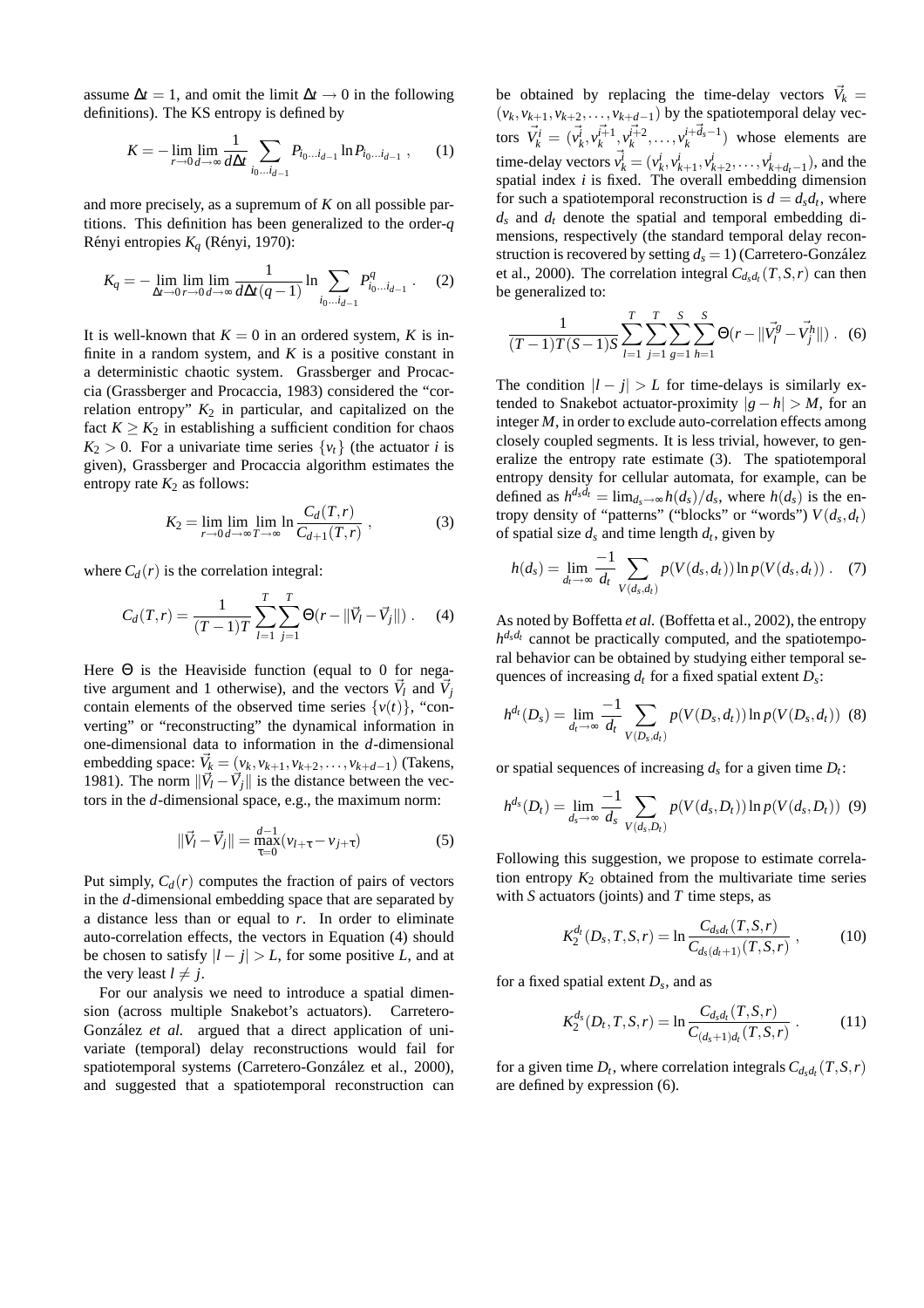The correlation entropy  $K_2$  (the generalized entropy rate) measures the irregularity or unpredictability of the system. A complementary quantity is the *excess entropy E* (Feldman and Crutchfield, 2003) — it may be viewed as a measure of the apparent memory or structure in the system. The generalized excess entropy  $E_2$  is defined by considering how the finite-template (finite-delay or finite-extent) entropy rate estimates  $K_2^{\bar{d}_t}(D_s, T, S, r)$  and  $K_2^{d_s}(D_t, T, S, r)$  converge to their asymptotic values  $h^{d_t}(D_s)$  and  $h^{d_s}(D_t)$ . It is estimated as:

$$
E_2^{d_t}(D_s, T, S, r) = \sum_{d_t=1}^{D_t} (K_2^{d_t}(D_s, T, S, r) - h^{d_t}(D_s)), \quad (12)
$$

for a fixed spatial extent *D<sup>s</sup>* , and

$$
E_2^{d_s}(D_t, T, S, r) = \sum_{d_s=1}^{D_s} (K_2^{d_s}(D_t, T, S, r) - h^{d_s}(D_t)), \quad (13)
$$

for a given time  $D_t$ . For regular locomotion the asymptotic values should be zero (while non-zero entropies would indicate non-periodicity, i.e. deterministic chaos).

Following this, we determine standard deviation σ *dt* of  $E_2^{d_t}(D_s, T, S, r)$  over spatial extent  $D_s$ , and  $\sigma^{d_s}$  of  $E_2^{d_s}(D_t, T, S, r)$  over time  $D_t$ . In well-coordinated Snakebots, different spatial extents  $D<sub>s</sub>$  should "agree" on the temporal excess entropy. Similarly, different time delays  $D_t$  should not "disagree" in terms of the spatial excess entropy.

In summary, our estimation procedure involves three steps: 1) estimation of the correlation entropies  $K_2$  (the generalized entropy rate) for a range of finite spatial extents and temporal delays; 2) estimation of the spatial and temporal excess entropies  $E_2$  by integrating over the finite-template entropy rates; 3) calculation of standard deviations σ *<sup>d</sup><sup>t</sup>* and  $\sigma^{d_s}$  of the temporal and spatial excess entropies  $E_2$  over spatial and temporal delays respectively. The resultant measures target the divergence of global structural patterns.

#### **Results**

In this section we present experimental results tracing estimates of entropy rates  $K_2^{d_t}(D_s, T, S, r)$  and  $K_2^{d_s}(D_t, T, S, r)$ , as well as their excess entropies, during evolution of a Snakebot. The Genetic Programming techniques employed in the evolution are described elsewhere (Tanev et al., 2005; Tanev, 2005). Snakebots evolve within a population of 200 individuals, and we trace the entropy rate of the best performer over a number of generation.

Figures 2 and 3 contrast (for vertical actuators) temporal entropy rates  $K_2^{d_t}(D_s, T, S, r)$  of the first offspring and the final generation. Each figure shows temporal behaviour for multiple ranges (extents) of actuators, and their non-zero values indicate the amount of non-periodicity, achieved only asymptotically. For each fixed *D<sup>s</sup>* , the excess entropy  $E_2^{d_t}(D_s, T, S, r)$  integrates these "over-estimates"  $K_2^{d_t}(D_s, T, S, r)$  over finite time delays  $d_t$ , and measures the temporal structure in the system. The evolved solution has a much better convergence as an ensemble of actuators across multiple spatial extents, producing smaller σ *dt* , highlighted by Figure 4. In other words, there is a convergence of the temporal excess entropies across the spatial dimension.

Figures 5 (the first offspring) and 6 (the final generation) compare spatial entropy rates  $K_2^{d_s}(D_t, T, S, r)$  for multiple time-delays. Again, for each fixed  $D_t$ , the excess entropy  $E_2^{d_s}(D_t, T, S, r)$  integrates the non-zero estimates  $K_2^{d_s}(D_t, T, S, r)$  over finite spatial extents  $d_s$ , and measures the spatial structure in the system. The evolved solution converges better across multiple time-delays, generating smaller  $\sigma$ <sup>*d<sub>s</sub>*</sup> (Figure 7). This indicates that the spatial excess entropies become similar across time-delays as the Snakebot evolves. Since the direct-evolution targeted the overall velocity, the temporal excess entropies converge better than the spatial excess entropies — hence a slight increase in divergence of  $\sigma$ <sup>d<sub>*s*</sub></sup> for later generations. The reason is that the Snakebot has 14 joints and is most coordinated at the midrange  $d_s = 7$ . Extending beyond the middle leads to slightly more diverging entropy rates and excess entropies. Results for the horizontal actuators (which contribute less to overall locomotion than the vertical actuators) are very similar, and are omitted due to a lack of space.

#### **Conclusions**

We modelled a specific step towards a theory of informationdriven evolutionary design: information-theoretic measures of coordination in a modular robotic system (Snakebot). The measures estimate the generalized "correlation entropies"  $K_2$  computed over a time series of actuators' states, their excess entropies  $E_2$ , and standard deviations of  $E_2$ . Minimization of these deviations is linked with coordination over space and time. As expected, maximal coordination of actuators is achieved by individuals with fastest locomotion (a direct measure). Moreover, a fitness function rewarding coordination may sometimes be more suitable than a direct velocity-based measure. For example, a Snakebot trapped by obstacles may need to employ a locomotion gait with highly coordinated actuators but near-zero absolute velocity. An information-driven evolution minimizing both standard deviations  $\sigma^{d_t}$  and  $\sigma^{d_s}$  is likely to produce fast Snakebots with a higher degree of spatial regularity and modularity than those observed so far. Balancing between  $\sigma^{d_t}$  and  $\sigma^{d_s}$ allows the designers to choose between temporal and spatial regularity. A single spatiotemporal 2*D* excess entropy, described in (Feldman and Crutchfield, 2003), is interesting as well — it is likely to produce a smoother objective (fitness) function, at the expense of the balancing option. We agree with Baldassarre *et al.* (Baldassarre et al., 2005) that this type of analysis relating distributed coordination and selforganizing principles is rarely done in research on collective and modular robotics. The establishment of an adequate set of the information-theoretic criteria will eventually support a set of design guidelines for Artificial-Life systems.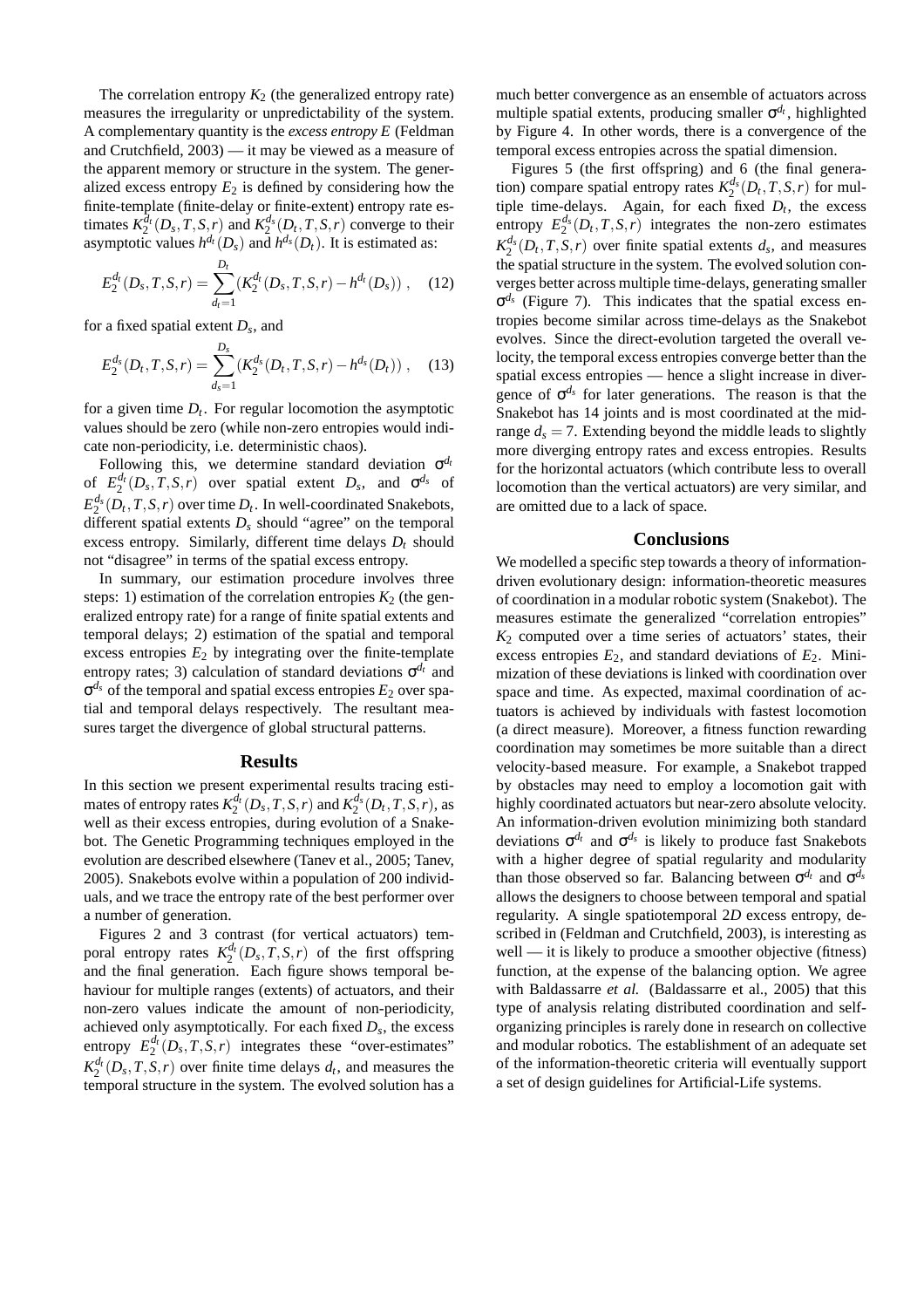

Figure 2: The best first offspring. Vertical actuators: temporal entropy rate  $K_2^{d_t}(D_s, T, \overline{S}, r)$ .



Figure 3: The best evolved solution. Vertical actuators: temporal entropy rate  $K_2^{d_t}(D_s, T, S, r)$ .



Figure 4: Standard deviation σ *<sup>d</sup><sup>t</sup>* of temporal excess entropy for vertical actuators.



Figure 5: The best first offspring. Vertical actuators: spatial entropy rate  $K_2^{d_s}(D_t, T, S, r)$ .



Figure 6: The best evolved solution. Vertical actuators: spatial entropy rate  $K_2^{d_s}(D_t, T, S, r)$ .



Figure 7: Standard deviation  $\sigma^{d_s}$  of spatial excess entropy for vertical actuators.